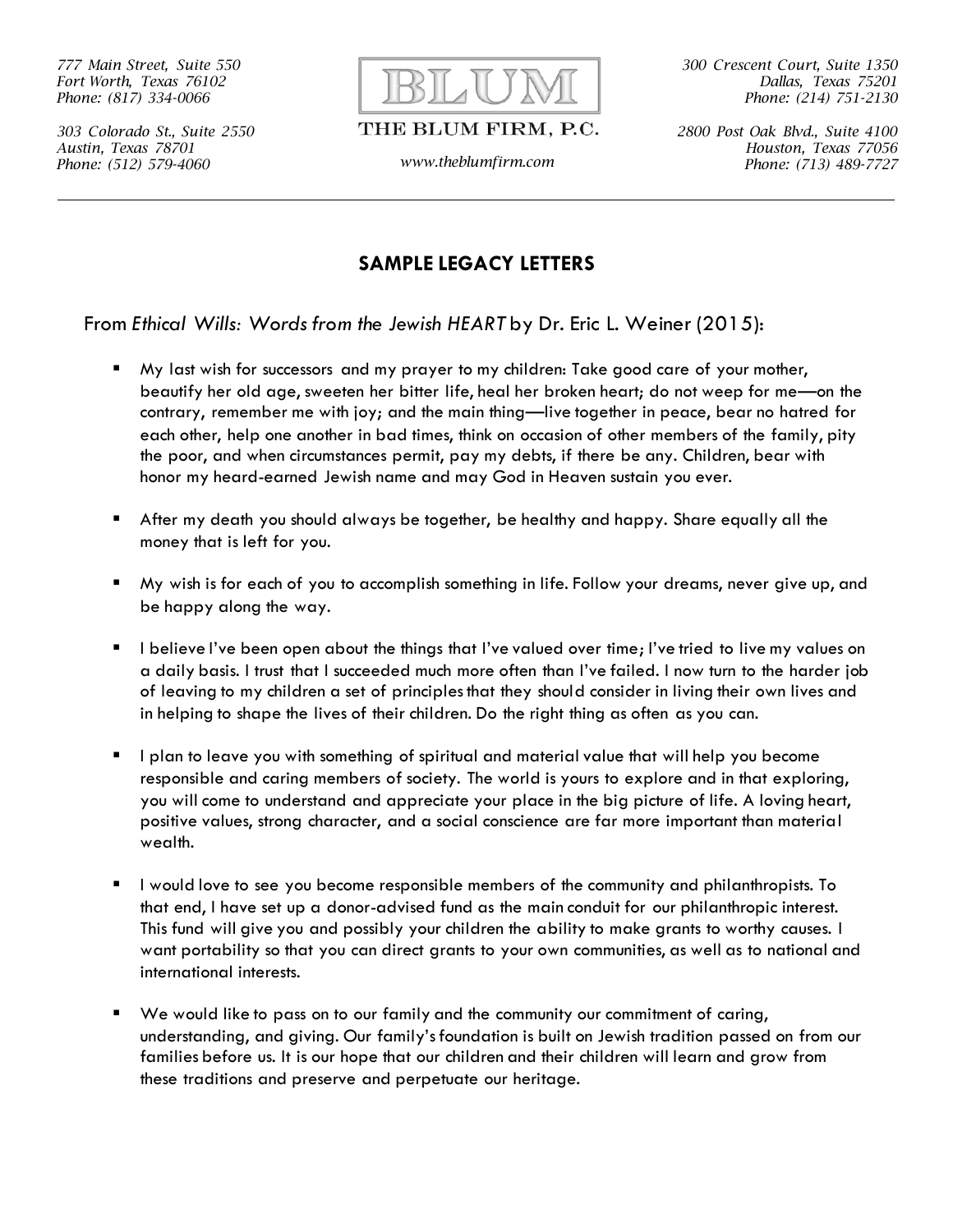- **E** Enrich your mind, exercise your body, and feed your spirit with music, art, meaningful work, friends, and helping the community at large.
- I hope that everyone can learn to get along. Whatever will happen will happen; one must learn to accept that and not control it. Forgive whatever misunderstandings or differences there are. Not all people can be the same. I hope, especially for my family, to get along in life and make a living for themselves.

## From "Ethical Wills: The Gift of a Heart," by Robert G. Alexander (Journal of Practical Estate Planning, April-May 2006):

▪ Have integrity. Your "yes" should mean yes; your "no" should mean no. Be the person you say you are. When you peel a banana, have you ever gotten anything other than a banana? That is what integrity is—being on the inside who you say you are on the outside. It is not always easy, but it is always valuable.

I have a great life. I have had fun, and I see my life as an adventure. Humor ought to be a large part of every person's day. Every day there is a new mountain to climb. Some adventures are not much fun and do not turn out the way you want them to, but all of them shape who you are. I always make myself try to do new things because I swore never to get complacent and do only what is comfortable.

In the future I challenge you to always be willing to climb new mountains and greet new adventures. I want to see a future where you are happy, that you make supportive and provocative mates if you marry, attentive parents who challenge any children that come, supportive family to your extended family, and a loyal friend to those you choose to call friends.

- Some standard values that I have basically lived by throughout my life are that I have always believed in honesty and advocated truthfulness. I cherish the family with all my heart. I always felt that I gave of myself to everyone in the family. The satisfaction and gratification that I received in return is in the accomplishments of my children. No father could be as proud as your father is of you. Throughout your lifetime so far, you have more than exceeded my greatest expectations. You continue to move forward in a manner that makes me love you more and more...
- Thank you for allowing me to hold you in my arms and in my spirit for a short, precious time. Thank you for teaching me to be a parent and a better person, allowing me to grow through your growth. Thank you for your innocence that kept me from becoming jaded, gently urging me to look at the world differently, through your eyes. You helped me to see so much more. Thank you for your patience through my struggles to become the best I can be–best parent, best wife, best friend, best person.

Thank you for guiding me through the maze of inconsistency that was my constant nemesis and reminding me of what is really important. You may have taught me more than I have taught you...

I pray that some of my words found their way from my heart through sometimes deaf ears and a stubborn brain to your heart because that was where I tried to send them. My whole life of parenting I have struggled with an inner dichotomy of what is truly important...